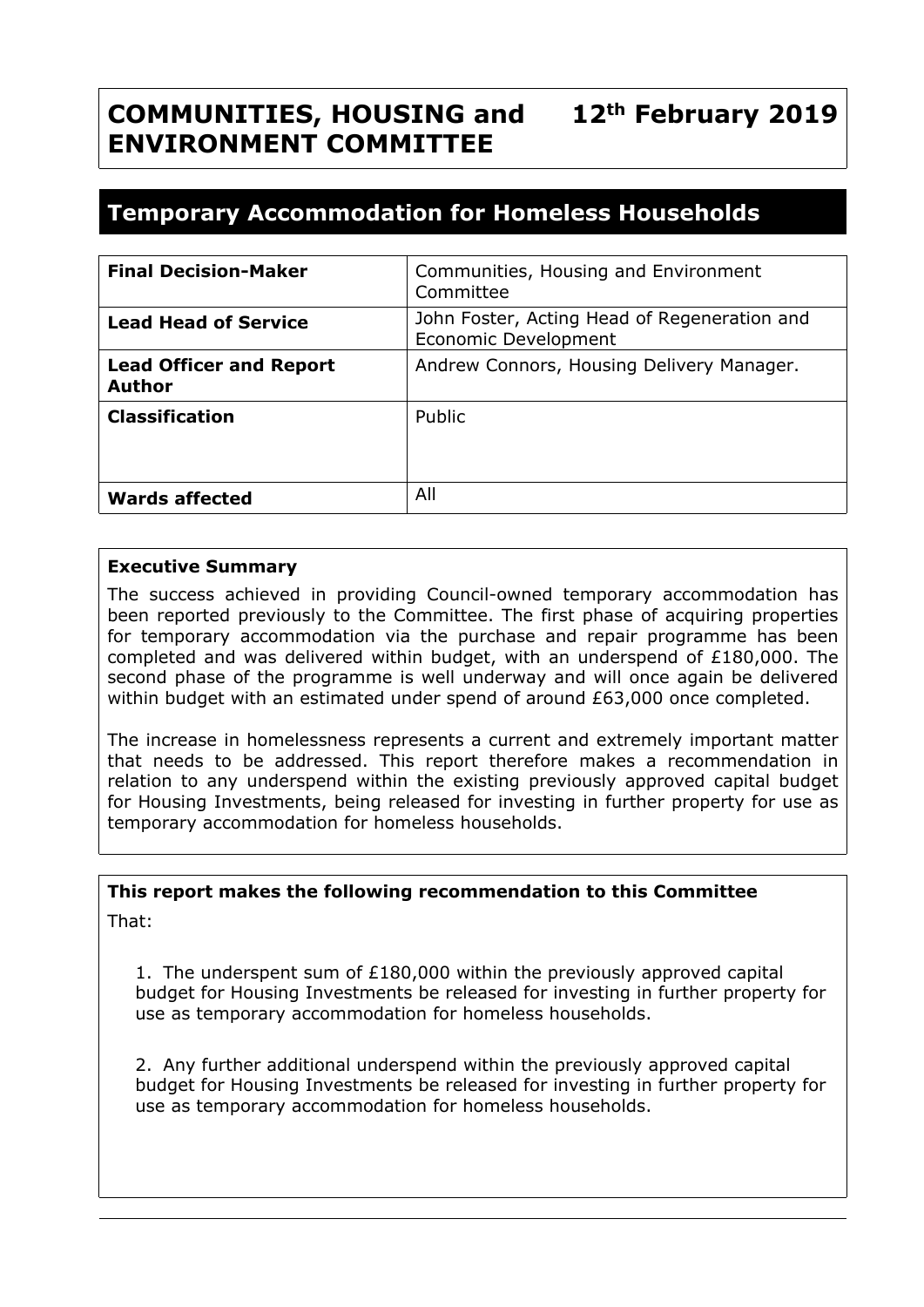| Timetable                                         |                                |
|---------------------------------------------------|--------------------------------|
| Meeting                                           | <b>Date</b>                    |
| Communities, Housing and Environment<br>Committee | 12 <sup>th</sup> February 2019 |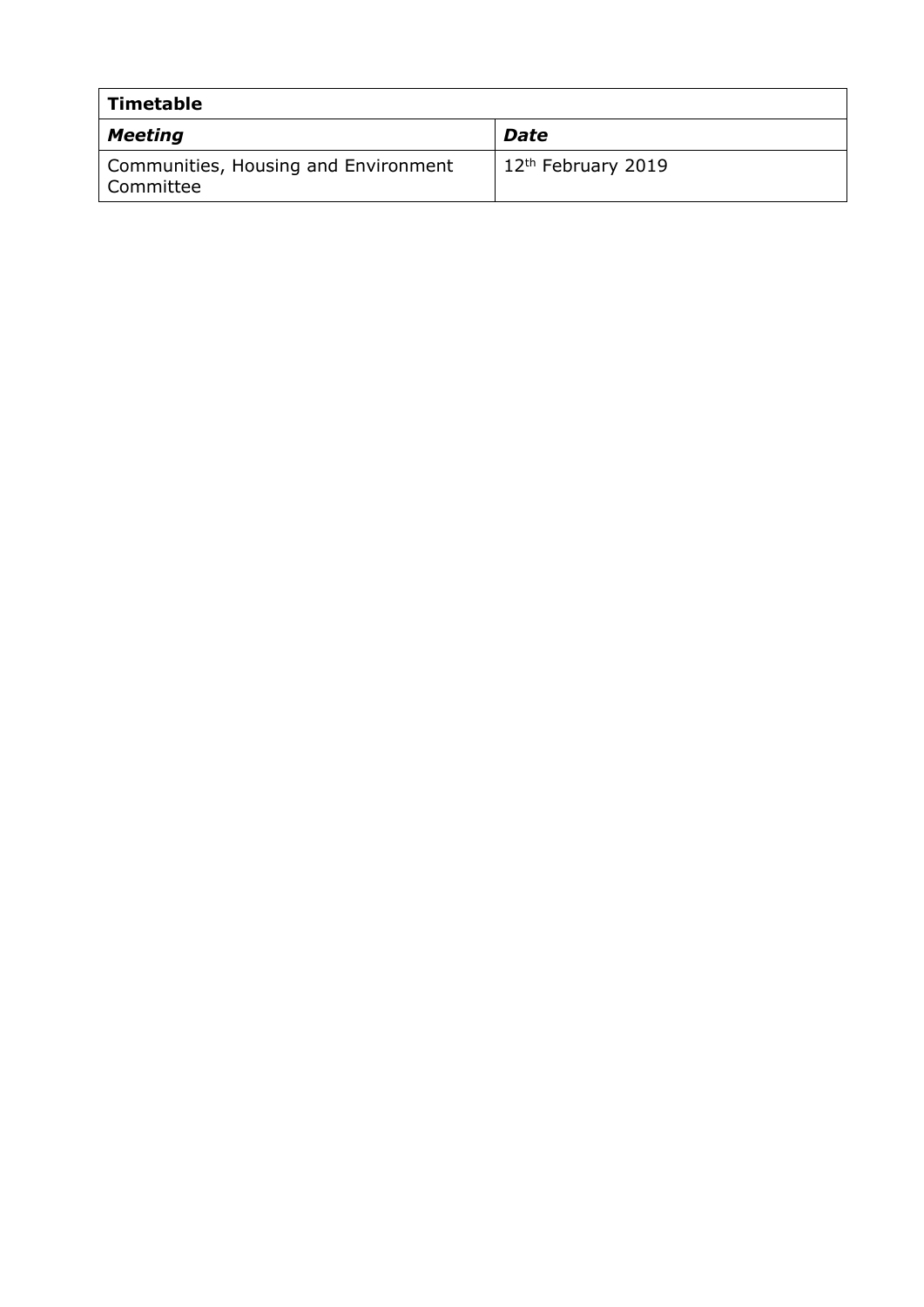### **1. INTRODUCTION AND BACKGROUND**

- 1.1 A report regarding the Temporary Accommodation Strategy was presented to the Committee on the 13<sup>th</sup> December 2016, which set out the requirement for a range of temporary accommodation including; a small portfolio of 13 units to be bought and retained by the Council. The Committee approved in principal to acquiring through purchase or lease 13 additional units of temporary accommodation to be agreed on a case by case basis, in order to provide a portfolio of temporary accommodation that matches demand.
- 1.1 There was £3.9m in the Housing Investments Capital budget to support this purchase and repair programme, which equated to £300,000 per property (fully inclusive of all works, fees, SDLT). It was also previously suggested that there may exist an opportunity for the Committee to decide to acquire more properties, if a business case still exists, and the properties so far acquired have 'underspent' in terms of the total budget available for this project.
- 1.2 The Temporary Accommodation Strategy was reviewed by this Committee on 12th December 2017, with a further recommendation that the Council increase the portfolio of Temporary Accommodation stock further. The initial (phase one) purchase and repair programme, being extended (phase two) to acquire 15 additional properties, within an agreed budget £4.5m.
- 1.3 The Committee subsequently gave delegated authority to the Director of Finance and Business Improvement on the 20<sup>th</sup> March 2018, to determine the number, size and type of temporary accommodation to be acquired in accordance with the decision made by the Committee on 12 December 2017, within the previously agreed budget.
- 1.4 The initial (phase one) purchase and repair programme is completed and was delivered within budget, with underspend of  $£180,000$ . Phase two of the purchase and repair programme is now fully underway with 15 properties already completed and handed over, with a further 2 anticipated by the end of March this year.
- 1.5 Phase two of the programme will once again be delivered within budget and there is estimated to be an under spend of around £63,000, giving a total estimated combined under spend for programme phases one and two of approximately £243,000. The final under spend for phase two will be confirmed upon completion of the programme.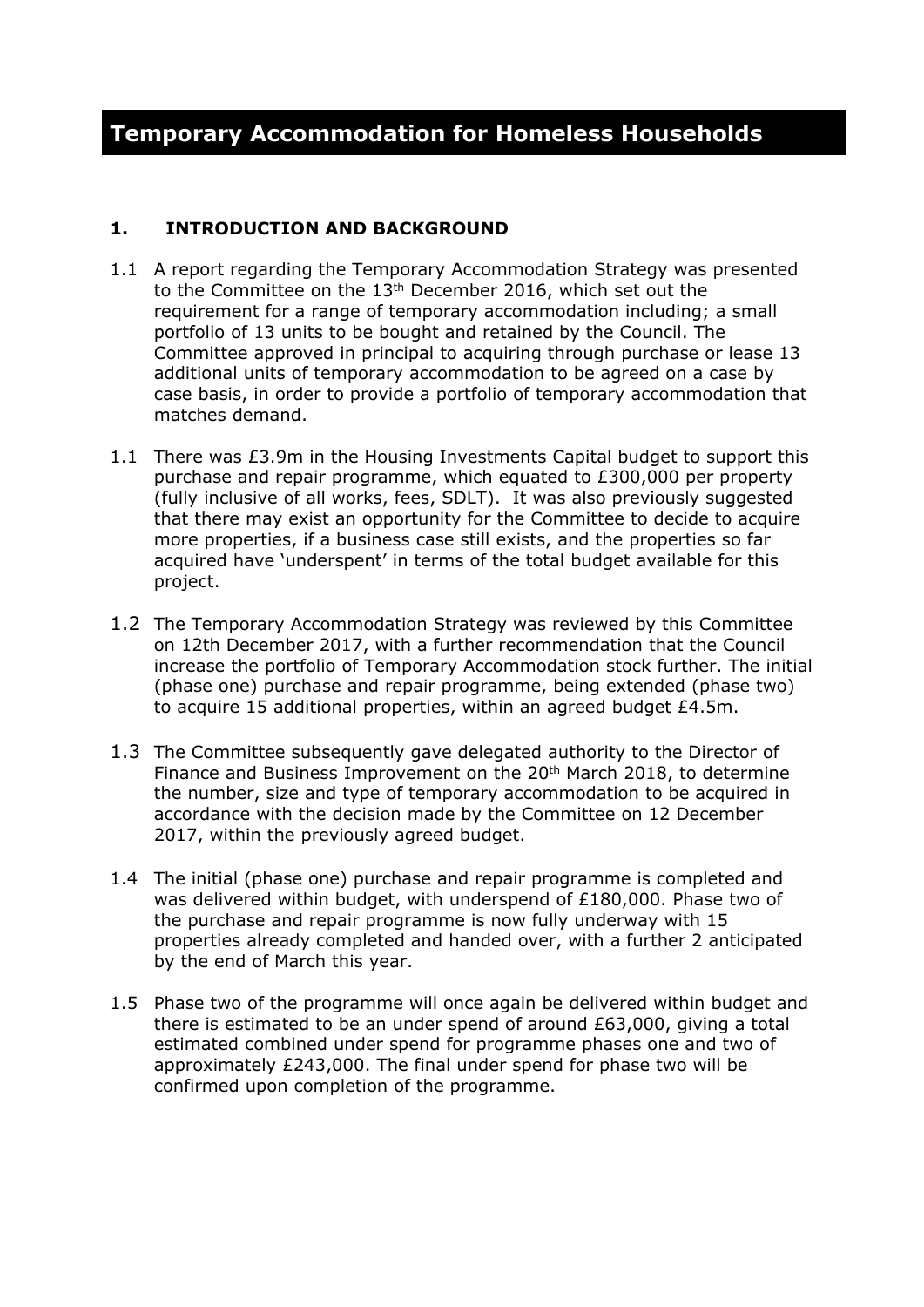- 1.6 The success achieved in providing Council-owned temporary accommodation has been reported previously to the Committee. The increase in homelessness still represents a current and extremely important matter that needs to be tackled now. This report therefore makes a recommendation that any underspend within the existing previously approved capital budget for Housing Investments, be released for investing in further property for use as temporary accommodation for homeless households.
- 1.7 If the underspend is not spent by the end of this financial year (2018/19), as a matter of course, such remaining sums of underspend will be carried forward for expenditure in 2019/20.
- 1.8 Based on the previous total costs of individual property type and sizes delivered so far within the first two programme phases, it is anticipated that the combined underspend will yield a further additional property. The number, type and size will be determined by the delegated authority given to the Director of Business Improvement in accordance with the previous aforementioned decision made by the Committee on the 20<sup>th</sup> March 2018
- 1.9 In addition, the Homelessness and Rough Sleeper Review was presented to Committee on the 15th January 2019. The Committee approved that the Policy and Resources Committee are recommended to invest a further sum of £3 million towards acquiring additional temporary accommodation (phase 3) in order to meet rising need. The Policy and Resources Committee will finalise the budget proposals after considering comments from all Service Committees, at its meeting on the 13th February 2019, prior to submission to Council on the 27<sup>th</sup> February 2019.

## **2. AVAILABLE OPTIONS**

- 2.1 The Committee could choose not to follow the recommendation and make a budgetary saving or utilise the under spend in another service area. To do so however would not enable the Council to fully realise the benefit that could be obtained by purchasing additional property within previously agreed budgets.
- 2.2 The Committee choose to approve that the sum of £180,000 and any further additional underspend within the existing previously approved capital budgets for Housing Investments, be released for investing in further property for use as temporary accommodation for homeless households.

 $\_$  , and the contribution of the contribution of  $\mathcal{L}_\mathcal{A}$  , and the contribution of  $\mathcal{L}_\mathcal{A}$ 

### **3. PREFERRED OPTION AND REASONS FOR RECOMMENDATIONS**

3.1 The preferred option is within paragraph 2.2, as this will allow the Council to make best use of the funds previously agreed to purchase additional temporary accommodation for homeless households.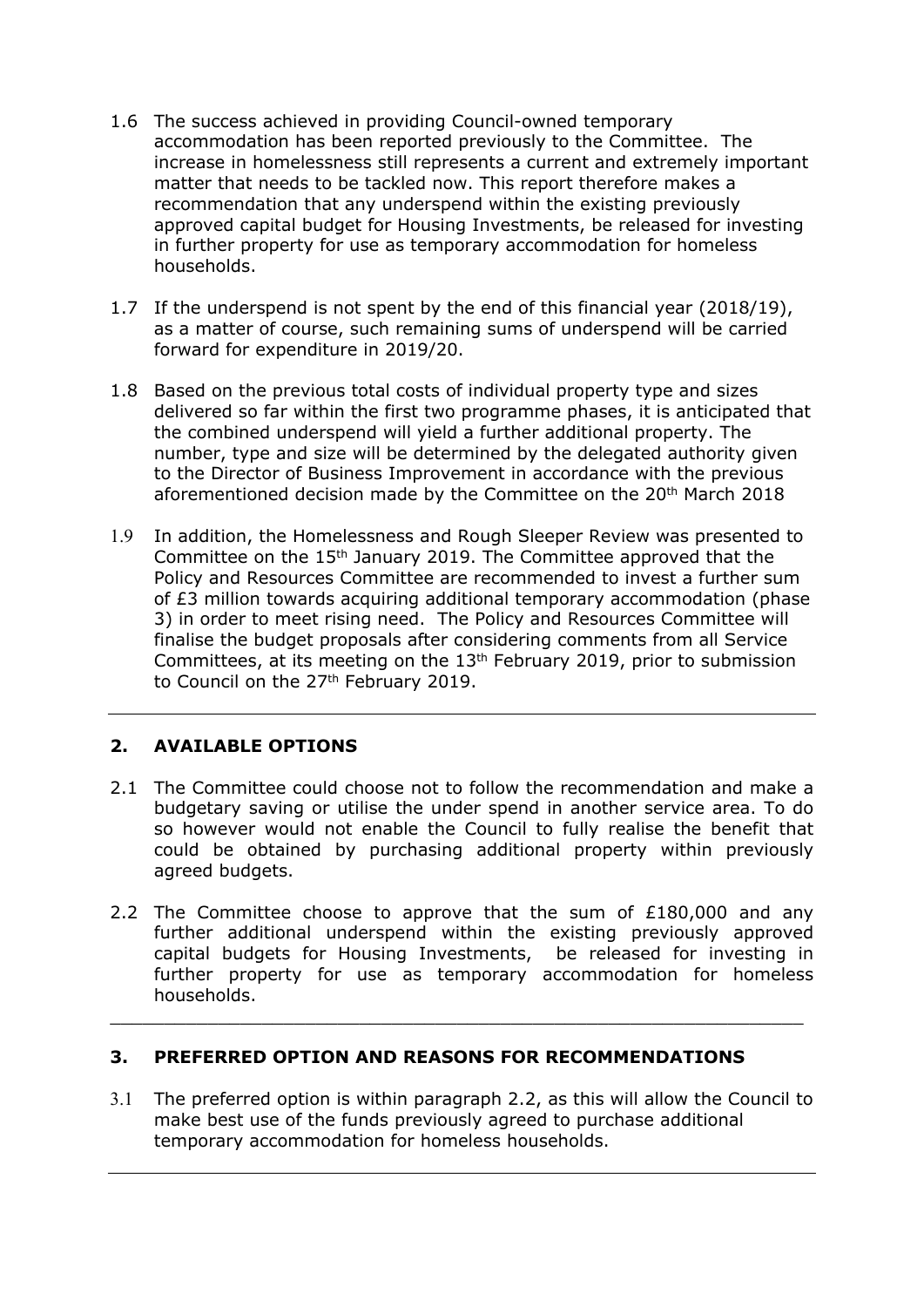### **4. RISK**

4.1 The risks associated with this proposal, including the risks if the Council does not act as recommended, have been considered in line with the Council's Risk Management Framework. We are satisfied that the risks associated are within the Council's risk appetite and will be managed as per the Policy.

 $\_$  , and the contribution of the contribution of  $\mathcal{L}_\mathcal{A}$  , and the contribution of  $\mathcal{L}_\mathcal{A}$ 

### **5. CONSULTATION RESULTS AND PREVIOUS COMMITTEE FEEDBACK**

5.1 None required.

#### **6. NEXT STEPS: COMMUNICATION AND IMPLEMENTATION OF THE DECISION**

- 6.1 The Council can proceed with investing the underspend towards the completion of property purchases upon approval of the recommendation. Property being considered and approved for purchase will continue to be approved on a case by case basis (in consultation with the Chair of the Committee) and be in accordance with the relevant temporary accommodation standards and acceptance criteria. Ward Councillors will also continue to be notified of the Council's intention to purchase any property that falls within their ward.
- 6.2 The relevant searches and due diligence by Mid Kent Legal Services will be carried out to help progress agreement through to exchange and completion of contracts.

### **7. CROSS-CUTTING ISSUES AND IMPLICATIONS**

| <b>Issue</b>                                    | <b>Implications</b>                                                                                                                           | Sign-off                                                                      |
|-------------------------------------------------|-----------------------------------------------------------------------------------------------------------------------------------------------|-------------------------------------------------------------------------------|
| <b>Impact on Corporate</b><br><b>Priorities</b> | Preventing homelessness is a<br>key priority of the Housing<br>Strategy. `A home for<br>everyone' is a priority within<br>the Strategic Plan. | John Foster,<br>Acting Head of<br>Regeneration<br>and Economic<br>Development |
| <b>Risk Management</b>                          | Already covered in the risk<br>section.                                                                                                       | John Foster,<br>Acting Head of<br>Regeneration<br>and Economic<br>Development |
| <b>Financial</b>                                | The proposals set out in the<br>recommendation are all within<br>already approved budgetary<br>headings within the capital                    | Paul Holland,<br>Senior Finance<br>Manager                                    |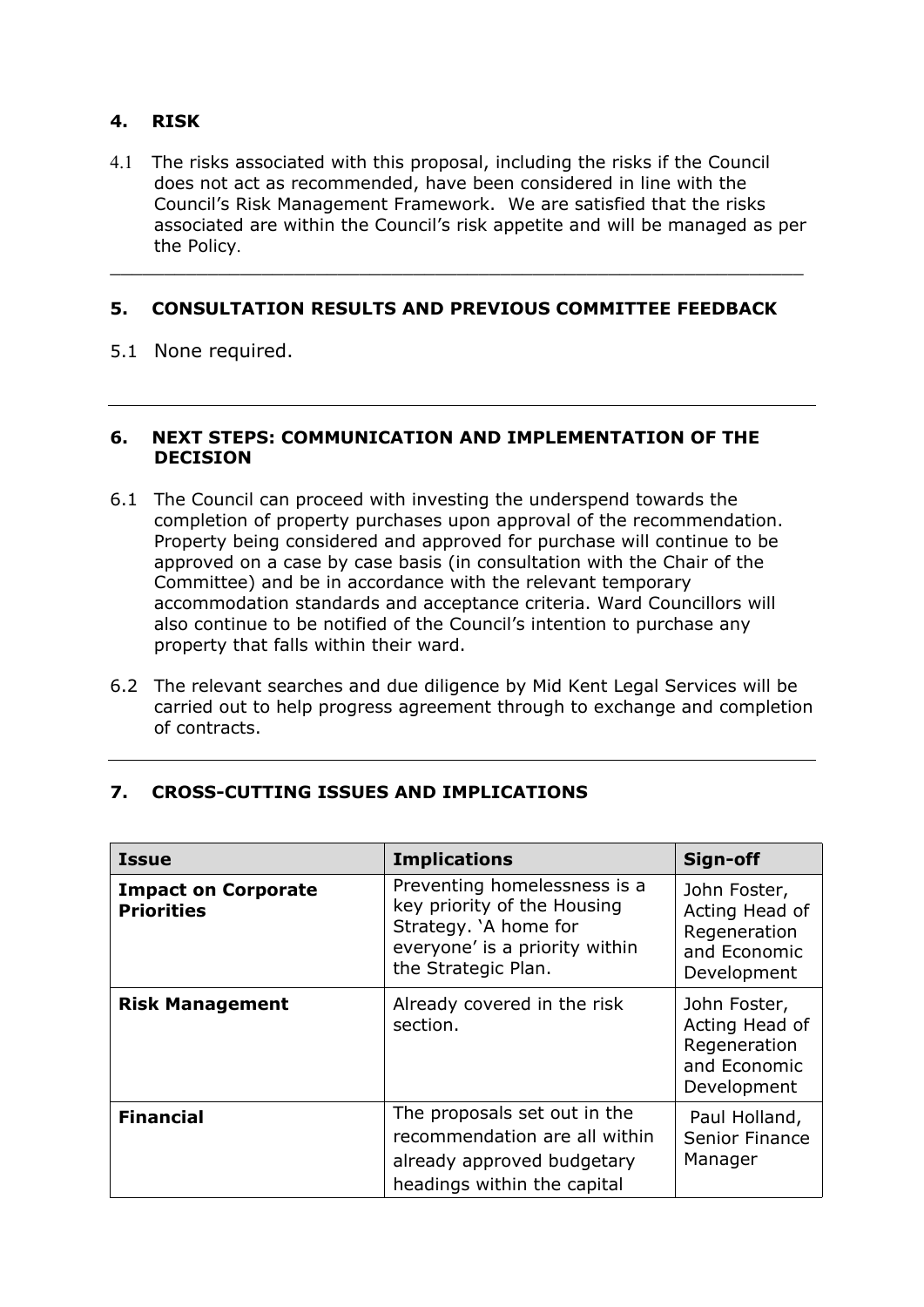|                                              | programme and so need for<br>new funding for<br>implementation.                                                                                                                                                                                                                                                                                                                       |                                                                               |
|----------------------------------------------|---------------------------------------------------------------------------------------------------------------------------------------------------------------------------------------------------------------------------------------------------------------------------------------------------------------------------------------------------------------------------------------|-------------------------------------------------------------------------------|
| <b>Staffing</b>                              | The work towards completing<br>any property purchases will be<br>established using existing staff<br>resources and the appointed<br>Employers Agent.                                                                                                                                                                                                                                  | John Foster,<br>Acting Head of<br>Regeneration<br>and Economic<br>Development |
| Legal                                        | Accepting the<br>recommendations will fulfil the<br>Council's duties under the<br>Housing Act 1996 and the<br>Homelessness Act 2002.<br>Failure to accept the<br>recommendations without<br>agreeing suitable alternatives<br>may place the Council in<br>breach of these acts.<br>Acting on the recommendations<br>is within the Council's powers<br>as set out in the Constitution. | Team Leader,<br>Contracts and<br>Commissioning                                |
| <b>Privacy and Data</b><br><b>Protection</b> | No implications                                                                                                                                                                                                                                                                                                                                                                       | Team Leader,<br>Contracts and<br>Commissioning                                |
| <b>Equalities</b>                            | The recommendations do not<br>propose a change in service<br>therefore will not require an<br>equalities impact assessment.                                                                                                                                                                                                                                                           | Equalities and<br>Corporate<br>Policy Officer                                 |
| <b>Public Health</b>                         | We recognise that the<br>recommendations will have a<br>positive impact on population<br>health or that of individuals.                                                                                                                                                                                                                                                               | John Foster,<br>Acting Head of<br>Regeneration<br>and Economic<br>Development |
| <b>Crime and Disorder</b>                    | No implications.                                                                                                                                                                                                                                                                                                                                                                      | John Foster,<br>Acting Head of<br>Regeneration<br>and Economic<br>Development |
| <b>Procurement</b>                           | Contractor for works,<br><b>Employers Agent and</b><br>management service providers<br>are already appointed in<br>accordance with the Council's                                                                                                                                                                                                                                      | John Foster,<br>Acting Head of<br>Regeneration<br>and Economic                |